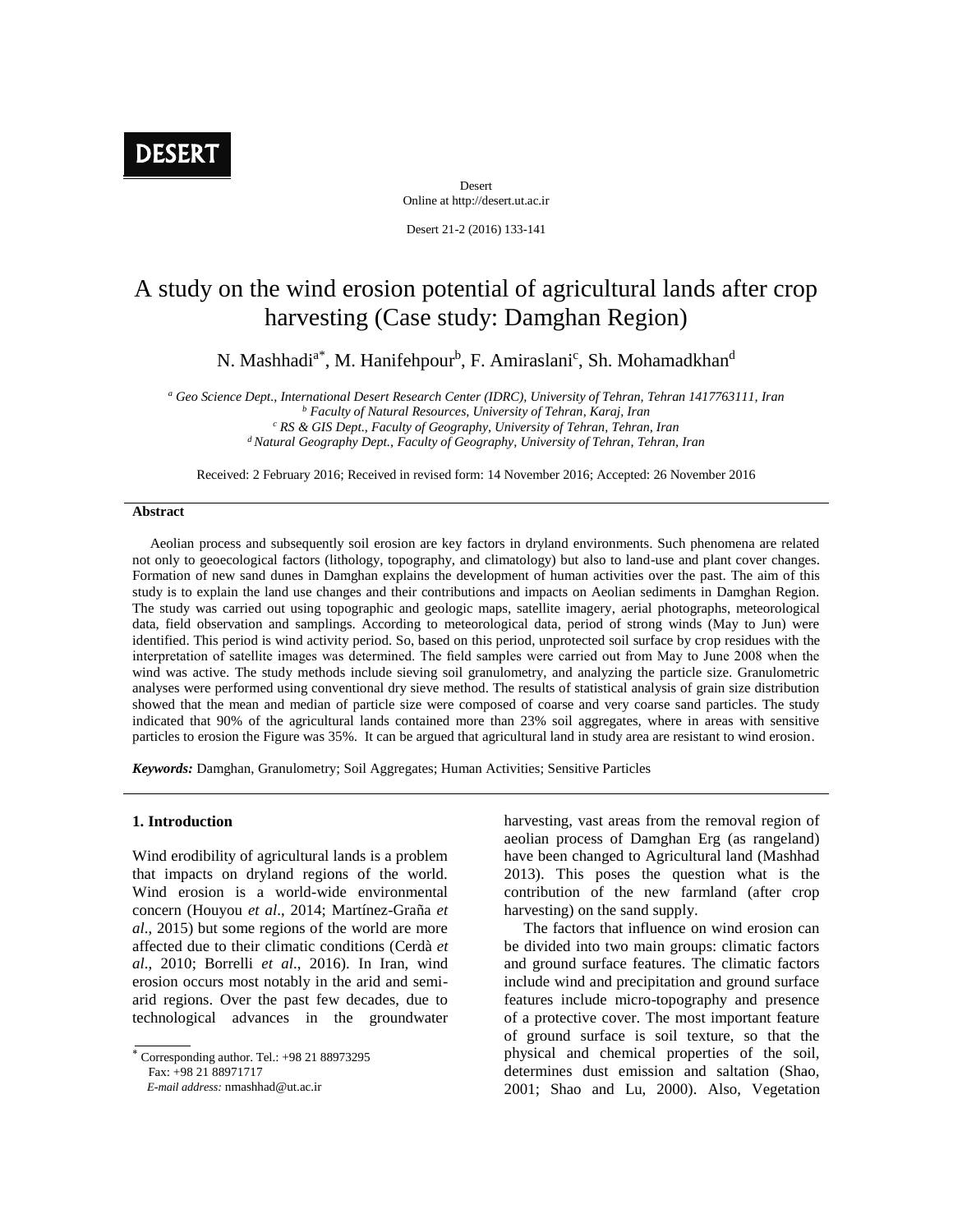protects soil from wind erosion because it reduces the wind speed and soil erodibility and traps more eroded material (Touré *et al*., 2011; Leenders *et al*., 2011; Lozano *el al*., 2013; Asensio *et al*., 2015). Wind erosion requires an unprotected soil surface and occurs when the soil loses substantial covering vegetation or crop residues (Barring *et al*., 2003). In a study done by Barth (1968), it was showed that in the areas of rice cultivation, large fields were ploughed while the once- flooded basins had been drained and dried out. When this happens, even normal winds can lead to deflation. and wind erosion attains massive proportions. Generally, three factors, including the seasonal cycle of crop development (phenology), agricultural activities and climate, determine the seasonal cycle of wind erosion (Barring *et al*., 2003).

In Damghan, the above-mentioned condition occurs after the crop harvesting while at the same time the strongest winds and the driest ground surface are observed. This means that the most sensitive period of soil erosion in the region is approximately from June to September.

## **2. Materials and Methods**

### *2.1. The study area*

The study area is located in the southeast of Damghan city, with its boundary approximately in coordinates 54° 16´ to 54° 29´ eastern longitudes and 35°, 54´, to 36°, 13´, northern latitude (Figure 1). It covers an area of approximately 27,000 hectares, its altitudes varied from 1100 to 1200 m with an average of 1150m above sea level. The climate is cold arid with an average rainfall of 110 mm and mean annual temperature is 16.3 degrees Celsius.



Fig. 1. Locationof the study area in the Semnan province

## *2.2. Materials*

The study employed the following datasets and maps:

- The Climatic data provided by meteorological stations in the region to study the climatic characteristics

- Topographic maps with a scale of 1: 50,000. Geological map at a scale of

1: 250,000

- Field observations and soil samplings up to a depth of ten centimeters

- using shaker for Granulometry of samples The study also used softwares such as WDConvert, WR Plot View, Pebble Count Data Sheet, GRADISTAT, and GIS for data analysis.

#### *2.3. Methodology*

Keeping in mind the research aim, a variety of methods were carried out in the sequence in the following steps.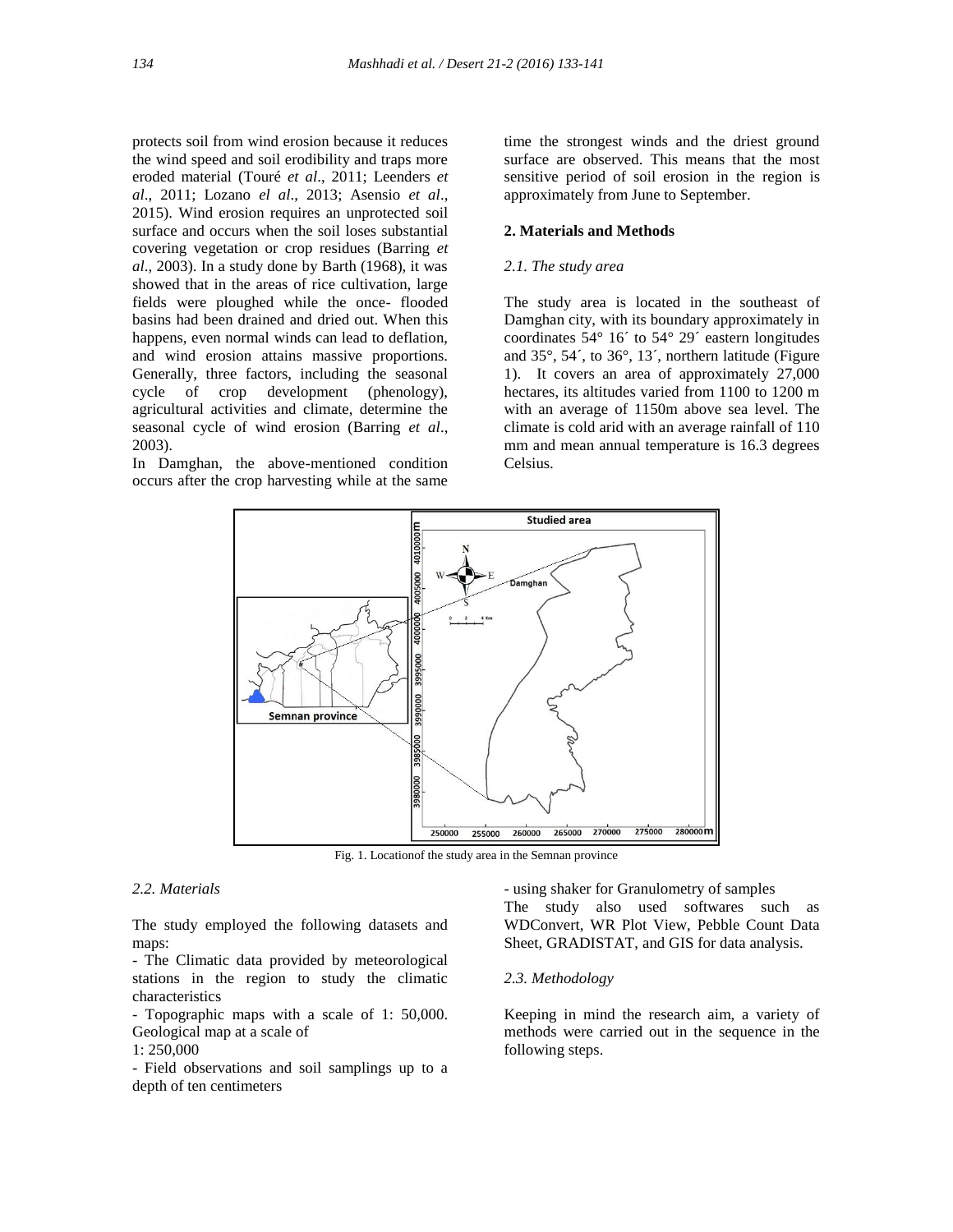*-Determining the study area boundary on the basis of the wind function*

The study area was determined based upon analyses of models which show the relationship between sand dune morphology and direction of the wind. Finally, studied region was implemented on the lithology and topographic maps (Figur2).

#### *-Land use map*

Land use map for the one period (2007) was extracted based on satellite images interpretation. Information was organized according to its geometric properties and by kml format.

According to the plan aim, agricultural lands are selected in the land use map.

## *-Soil sampling*

To assess the influence of soil physical properties on wind erosion, the granulometry survey was carried out in the selected agricultural lands. Due to action of wind erosion on the surface, soil samples were taken at one depth (0-10 cm) (Zaady *et al* 2006). 24 samples were collected from the study area (Figure 2). Soil sampling was carried out based upon three principles; a: dry period in area b: season with strong winds and c: soil without covering vegetation or crop residues. These conditions occur from June to September.



Fig. 2. Base map and sampling points

#### *- Granulometry of samples*

The granulometry of samples was carried out using dry sieves (sieve analysis, Anderson, 2004). In this method, approximately 100 gram of each soil samples was used.

*- Grain size analysis*

Samples analyses were done using GRADISTAT (SIMON *et al*, 2001) and EXCEL software.

#### *-Presentation of maps*

The distribution of susceptible and resistant to wind erosion were also assessed (Mashhadi *et al*, 2010).

## **3. Results and Discussion**

#### *- Climatic data analysis*

The analysis of Damghan meteorological station data determined that the average annual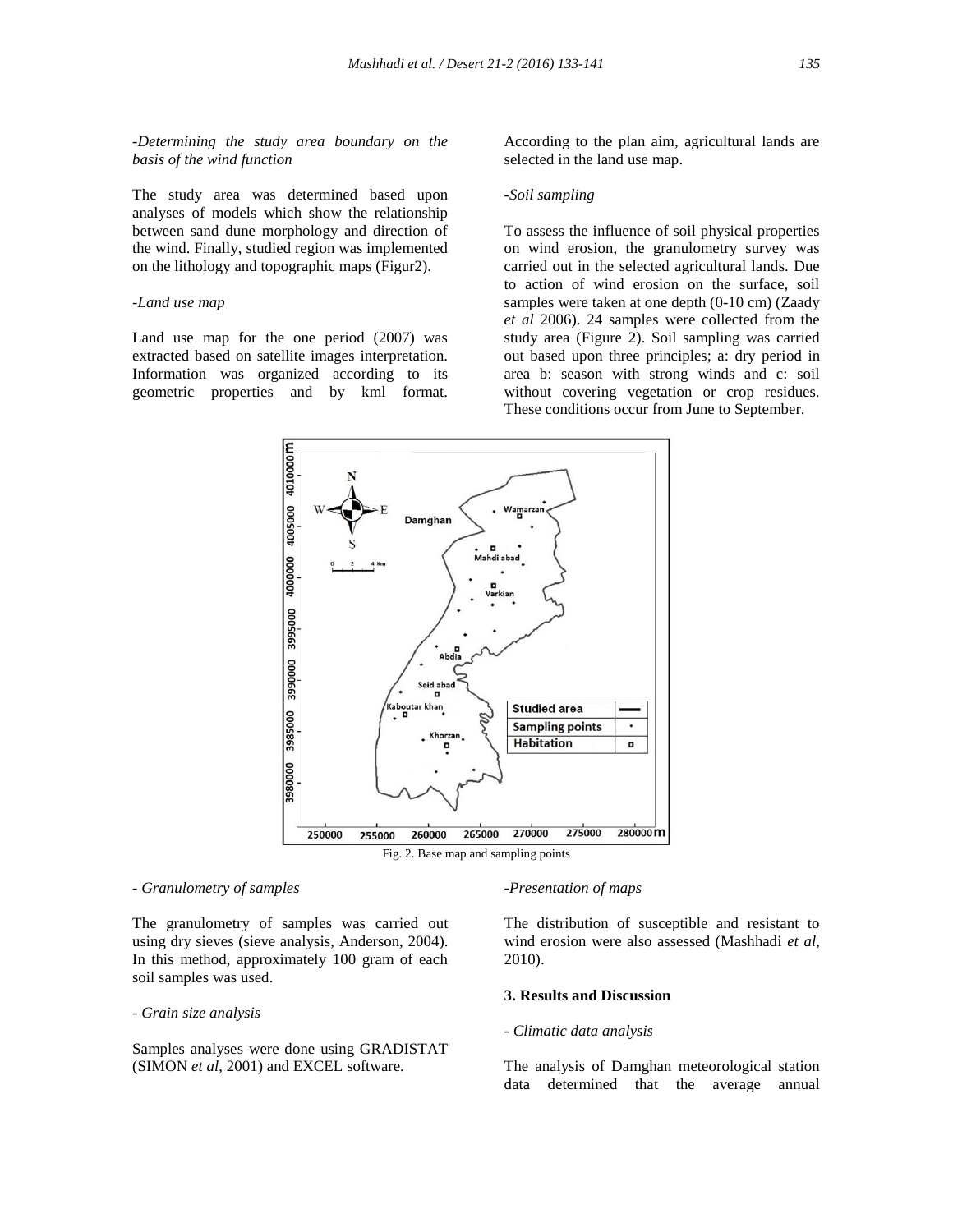precipitation as 110 mm with daily average temperature of  $16.3$  °c. The climate of the region is regarded as cold dry, on the basis of De Martonne method. Based on Embrothermic curve of Damghan station, the dry period is observed from March to the end of December covering 8 months (Figure3).



Fig. 3. Embrothermic curve of Damghan station

 According to the annual wind rose and storm rose, wind directions of prevailing and strong in all seasons are northwestern wind (292.5 ° to 337.5 ̊). The highest percentage of blowing wind is seen in spring (32%) and the lowest in winter (12.8%) (Hanifehpour, 2013).

 The results showed that 8 months of year were dry (Figure 3), spring and summer are windy seasons in this area.

 The conditions of the temperature and precipitation in the region have caused a high degree of dryness in topsoil. Therefore, based on the climatic data, it can be indicated that climate erodibility is relativity strong. This is consistent with the result obtained by Dadfar *et al* (2011) in Qazvin. Barth (1986) showed that the decisive

factors causing wind erosion are wind speed, lowwater period and seasonal shifts in trade winds in the interior Delta of the Niger in Mali.

### *-Land use and boundary of samples*

Overall four classes of land use dynamic were detected during the survey (Figure 4).The analysis of the sequential activities of agricultural land use showed the high level of transformations of soil erosion and land use.

## *-Granulometry*

The results of samples granulometry are listed in Table 1.



Fig. 4. Land use map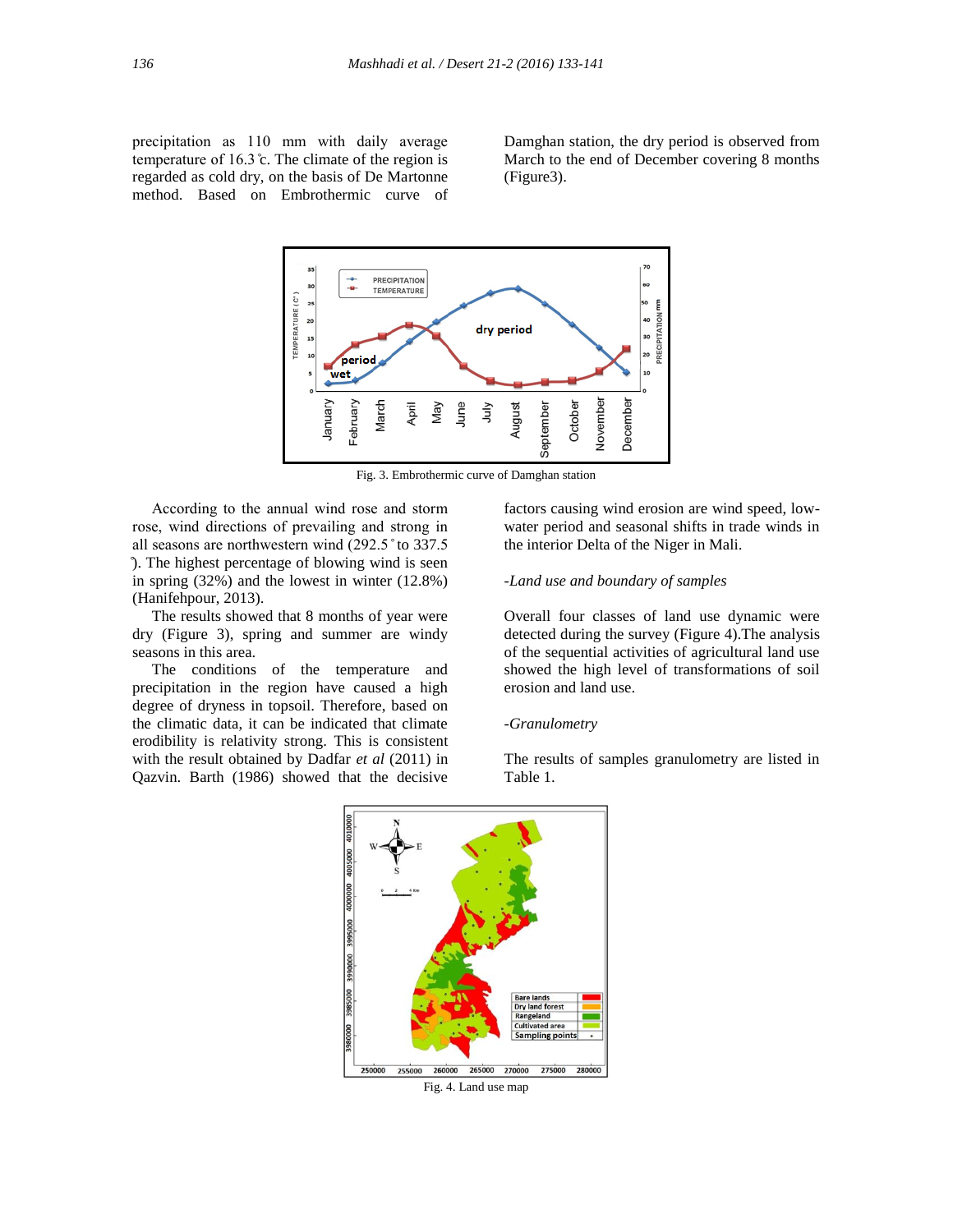| Grain size $(\mu)$      | $>2000\%$ | 2000-1000% | 1000- | 500-250% | 250-125% | 125-62.5%      | $<62.5=Pan\%$ | Total |
|-------------------------|-----------|------------|-------|----------|----------|----------------|---------------|-------|
| Samples                 |           |            | 500%  |          |          |                |               |       |
|                         | 10.7      | 11.0       | 39.1  | 22.6     | 9.1      | 6.3            | 1.2           | 100   |
| $\overline{\mathbf{c}}$ | 73.5      | 14.0       | 5.2   | 3.7      | 2.8      | 0.6            | 0.2           | 100   |
| 3                       | 35.7      | 10.5       | 30.1  | 14.9     | 5.9      | 2.1            | 0.8           | 100   |
| 4                       | 53.2      | 12.2       | 12.6  | 12.0     | 3.2      | 3.9            | 2.9           | 100   |
| 5                       | 33.7      | 21.8       | 24.2  | 13.9     | 5.1      | 1.2            | 0.1           | 100   |
| 6                       | 51.7      | 11.2       | 11.0  | 14.6     | 6.6      | 3.7            | 1.3           | 100   |
| $\overline{7}$          | 52.5      | 17.1       | 14.1  | 9.5      | 4.2      | 1.9            | 0.6           | 100   |
| $\,$ 8 $\,$             | 47.2      | 15.4       | 16.4  | 12.0     | 6.8      | 1.6            | 0.7           | 100   |
| 9                       | 34.0      | 10.3       | 13.7  | 26.4     | 9.5      | 4.9            | 1.1           | 100   |
| 10                      | 43.2      | 12.8       | 16.8  | 16.2     | 7.5      | 2.7            | 0.8           | 100   |
| 11                      | 74.8      | 7.9        | 6.1   | 5.2      | 3.3      | $\overline{2}$ | 0.8           | 100   |
| 12                      | 69.0      | 9.3        | 8.9   | 6.6      | 3.5      | 2.2            | 0.5           | 100   |
| 13                      | 53.6      | 18.4       | 15.1  | 7.4      | 3.2      | 1.7            | 0.6           | 100   |
| 14                      | 36.3      | 13.3       | 19.6  | 23.5     | 4.8      | 1.9            | 0.6           | 100   |
| 15                      | 46.5      | 12.9       | 13.8  | 16.6     | 5.0      | 4.0            | 1.2           | 100   |
| 16                      | 53.9      | 10.2       | 12.5  | 15.9     | 3.6      | 2.5            | 1.4           | 100   |
| 17                      | 53.5      | 7.4        | 9.7   | 13.0     | 7.7      | 6.8            | 2.0           | 100   |
| 18                      | 60.4      | 6.6        | 7.4   | 14.6     | 6.9      | 3.4            | 0.8           | 100   |
| 19                      | 44.9      | 8.6        | 14.0  | 18.8     | 8.9      | 3.4            | 1.5           | 100   |
| 20                      | 55.9      | 9.1        | 9.1   | 15.6     | 6.9      | 2.3            | 1.0           | 100   |
| 21                      | 39.1      | 8.2        | 14.4  | 3.8      | 28.7     | 4.6            | 1.2           | 100   |
| 22                      | 54.1      | 9.6        | 19.7  | 10.9     | 3.7      | 1.6            | 0.4           | 100   |
| 23                      | 51.6      | 7.7        | 8.7   | 15.5     | 9.5      | 5.7            | 1.3           | 100   |
| 24                      | 48.8      | 7.2        | 13.1  | 24.9     | 3.1      | 1.8            | 1.0           | 100   |

Table 1. Percentage distribution of grain size in microns

| <b>Samples</b>   | $Skewness(\mu)$ | Sorting              | Sorting $(\mu)$ | Mean                       | Mean $(\mu)$   | Kurtosis                   | Kurtosis $(\mu)$ | <b>Skewness</b>        |
|------------------|-----------------|----------------------|-----------------|----------------------------|----------------|----------------------------|------------------|------------------------|
| 1                | $-0.211$        | poorly               | 2.347           | coarse sand                | 591.7          | Mesokurtic                 | 1.025            | very fine              |
| $\boldsymbol{2}$ | 12.95           | Very well            | 1.188           | Very coarse                | 1303.7         | Very                       | $-1.253$         | very coarse            |
|                  |                 |                      |                 | sand                       |                | platykurtic                |                  |                        |
| 3                | $-0.612$        | moderately           | 1.883           | coarse sand                | 758.7          | platykurtic                | 0.689            | very fine              |
| 4                | $-1.592$        | moderately           | 1.985           | coarse sand                | 941.5          | Leptokurtic                | 1.185            | very fine              |
| 5                | 0.916-          | moderately           | 1.754           | coarse sand                | 874.2          | Very                       | 0.642            | very fine              |
|                  |                 |                      |                 |                            |                | platykurtic                |                  |                        |
| 6                | $-1.611$        | moderately           | 1.955           | coarse sand                | 907.8          | platykurtic                | 0.812            | very fine              |
| 7                | $-1.829$        | moderately           | 1.637           | Very coarse                | 1055.9         | Leptokurtic                | 1.201            | very fine              |
|                  |                 |                      |                 | sand                       |                |                            |                  |                        |
| 8                | $-1.532$        | moderately           | 1.804           | coarse sand                | 941.7          | platykurtic                | 0.859            | very fine              |
| 9                | $-0.471$        | poorly               | 2.175           | coarse sand                | 640.7          | Very                       | 0.577            | very fine              |
|                  |                 |                      |                 |                            |                | platykurtic                |                  |                        |
| 10               | $-1.169$        | moderately           | 1.942           | coarse sand                | 821.7          | platykurtic                | 0.699            | very fine              |
| 11               | $-2.283$        | well                 | 1.389           | Very coarse                | 1163.4         | Very                       | $-1.559$         | very fine              |
|                  |                 |                      |                 | sand                       |                | platykurtic                |                  |                        |
| 12               | $-1.834$        | moderately           | 1.499           | Very coarse                | 1075.7         | Extremely                  | 132.3            | very fine              |
|                  |                 | well                 |                 | sand                       |                | Leptokurtic                |                  |                        |
| 13               | $-1.953$        | moderately           | 1.534           | Very coarse                | 1105.4         | Leptokurtic                | 1.387            | very fine              |
|                  |                 | well                 |                 | sand                       |                |                            |                  |                        |
| 14               | $-0.716$        | moderately           | 1.887           | coarse sand                | 755.6          | Very                       | 0.555            | very fine              |
| 15               | $-1.389$        |                      |                 |                            |                | platykurtic                |                  |                        |
| 16               | $-1.656$        | moderately           | 1.969           | coarse sand                | 874.7<br>945.9 | platykurtic                | 0.786<br>0.855   | very fine              |
| 17               | $-1.500$        | moderately<br>poorly | 1.821<br>2.207  | coarse sand<br>coarse sand | 825.9          | platykurtic<br>platykurtic | 0.826            | very fine<br>very fine |
| 18               | $-1.544$        | moderately           | 1.903           | coarse sand                | 877.6          |                            | 0.834            | very fine              |
|                  |                 |                      | 2.042           | coarse sand                | 770.7          | platykurtic<br>Very        | 0.649            | very fine              |
| 19               | $-1.112$        | poorly               |                 |                            |                | platykurtic                |                  |                        |
| 20               | $-1.600$        | moderately           | 1.881           | coarse sand                | 901.1          | platykurtic                | 0.777            | very fine              |
|                  |                 |                      | 2.401           | coarse sand                | 571.6          | Very                       | 0.455            | very fine              |
| 21               | $-0.710$        | poorly               |                 |                            |                | platykurtic                |                  |                        |
|                  |                 | Moderately           | 1.606           | Very coarse                | 1039.1         | Mesokurtic                 | 0.904            | very fine              |
| 22               | $-1.830$        | Well                 |                 | sand                       |                |                            |                  |                        |
| 23               | $-1.533$        | poorly               | 2.158           | coarse sand                | 837.1          | platykurtic                | 0.729            | very fine              |
|                  |                 |                      | 1.795           | coarse sand                | 906.0          | Very                       | 0.563            | very fine              |
| 24               | $-1.574$        | moderately           |                 |                            |                | platykurtic                |                  |                        |
| total            | $---$           | moderately           | 1.865           | coarse sand                | 895.3          | $---$                      | $- - - -$        |                        |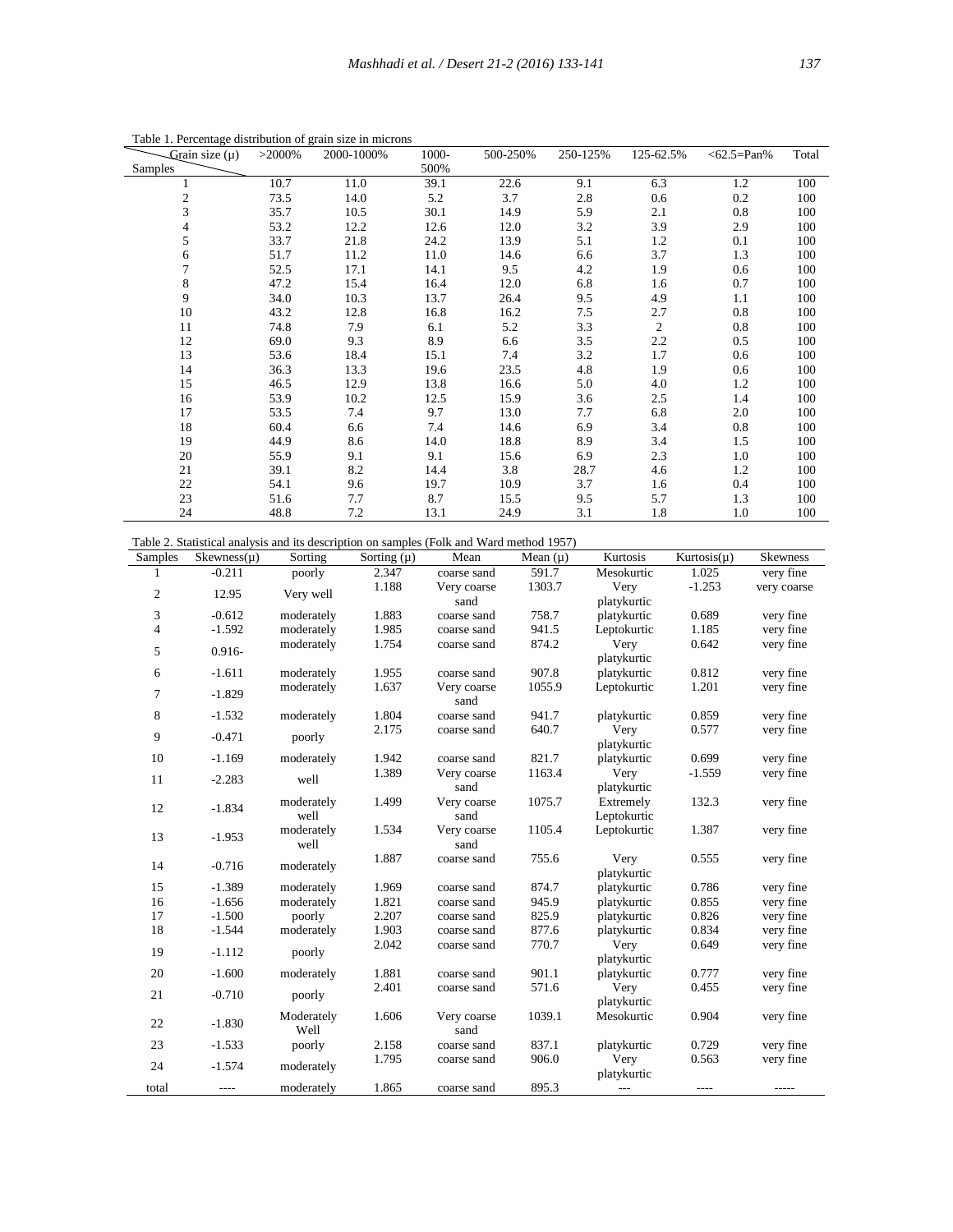Grain size parameters show that the mean of grain size in the all samples are coarse to very coarse, with poor-sorted and moderate respectively. Skewness indicates that the samples are very fine-skewed. Kurtosis shows that the grains distributions are platykurtic with the tails part of the distribution better sorted than the center.

 Coarse-grained sizes in the samples may be the result of adhesion of the particles by organic fertilizer (Table1). Also, it is proved by poor to moderate sorting features. Therefore, the wind role is low as selector factor of grains.

 This interpretation is supported by the very fine-skewed distributions in sample sites (mode of distribution of particles toward coarse grains) and kurtosis of distribution curve.

 The represented interpretations about the low effect of wind on Aeolian proses are confirmed by particles in size more than 2000 micron (Soil aggregates) (Table 1).

*-Determination of sensitive and resistant areas to erosion based on grain size (potential of the sedimentation)*

Dynamic and physical analysis of grain movement by wind showed that particles with different diameters had experienced different forms of transport, and each of the forms of transportation complied with wind specified speeds (Lancaster 2009).

 According to Table 1, and on the basis of the most vulnerable of particle size (62.5 to 125 microns) a map of sensitive areas to erosion was generated. Also, based on particles of resistant to erosion (greater than 2000 microns), a map of resistance areas to erosion was drawn (Figures 5 and 6). Classes contain vulnerable and resistant particles are summarized in table 3.



Fig. 5. Sensitive areas to wind erosion based on vulnerable particles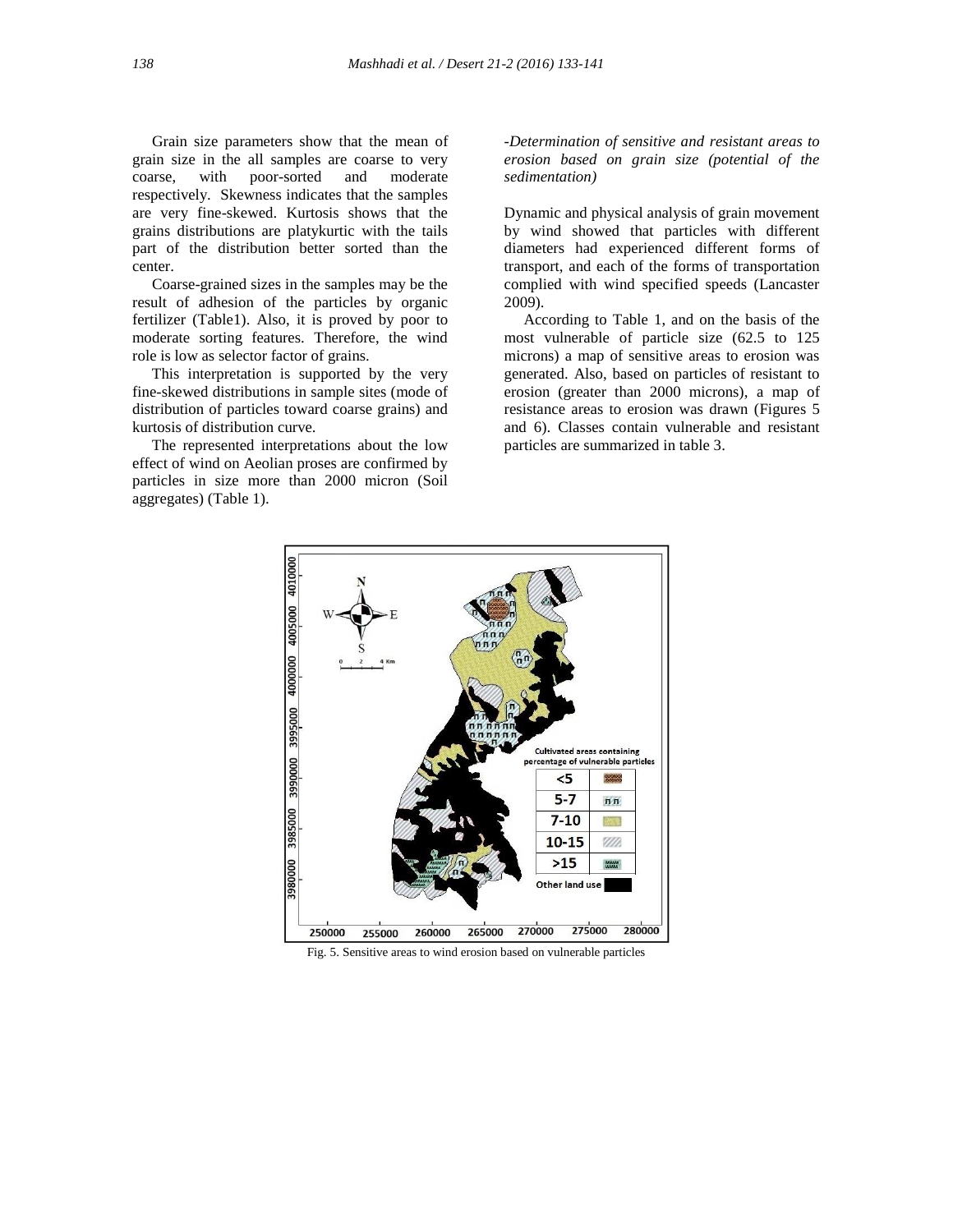

Fig. 6. Resistant areas to wind erosion based on resistant particles

Table 3. Classes of the Values distribution of the most vulnerable and particle size of resistant in the study area (in ha and percent)

| most vulnerable of particle (size 125-62.5) |          |     | particles of resistant (size $> 4000$ ) |          |     |
|---------------------------------------------|----------|-----|-----------------------------------------|----------|-----|
| Class of Values                             | Hectares | %   | <b>Class of Values</b>                  | Hectares | %   |
| $5\% <$                                     | 318      |     | $9\% <$                                 | 127      |     |
| $7 - 5\%$                                   | 3114     | 21  | $23 - 9%$                               | 1907     | 13  |
| $10 - 7\%$                                  | 6420     | 43  | $30 - 23%$                              | 6991     | 46  |
| 15-10%                                      | 4449     | 29  | $42 - 30%$                              | 5530     | 37  |
| $33 - 15%$                                  | 699      |     | 57-42%                                  | 445      |     |
| total                                       | 15000    | 100 | total                                   | 15000    | 100 |

*-Relationship between the amounts of soil aggregates and soil erodibility*

which is a logarithmic relationship. There is a turning point (23% soil aggregates), that is the decisive factor from the point of view of the Aeolian dynamics (Figure 7).

Figure 7 shows the relationship between the amounts of soil aggregates and soil erodibility,



Fig. 7. Relationship between the percentage of soil aggregates and relative erodibility (Refahi, 2009)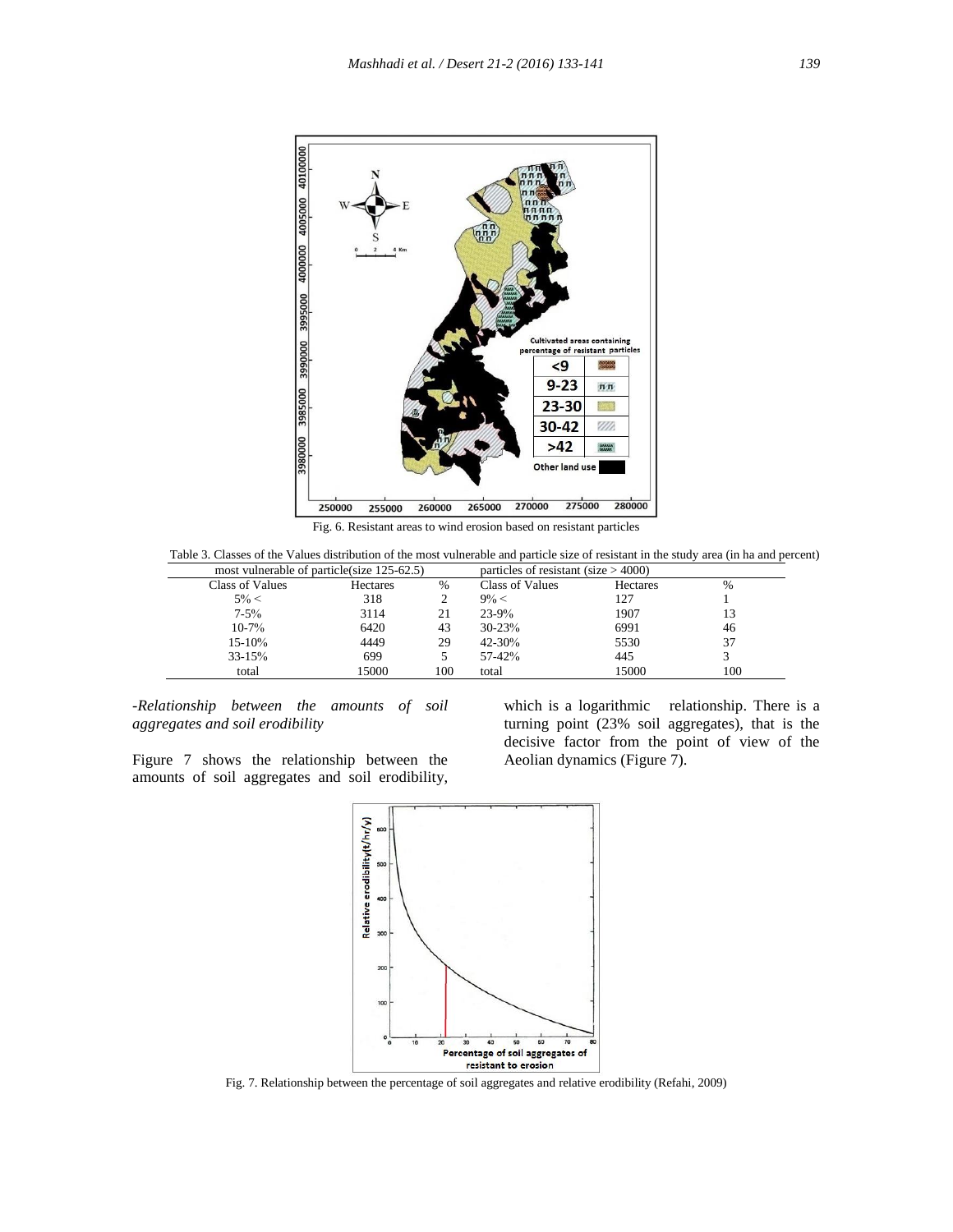According to diagram of Figure 7, the data of table 4 are derived. The values listed in table 4

shows that land with more than 23% of the soil aggregates occupy about 90% of the land of area.

|  |  | Table 4. Occupied areas by resistant particles to wind erosion in the study area (in ha and percent) |  |  |
|--|--|------------------------------------------------------------------------------------------------------|--|--|
|  |  |                                                                                                      |  |  |

| Particles of resistant (size>4000) |          |      |  |  |  |
|------------------------------------|----------|------|--|--|--|
| Class of Values                    | Hectares | $\%$ |  |  |  |
| $< 23\%$                           | 2034     | 14   |  |  |  |
| $>23\%$                            | 12966    | 86   |  |  |  |
| total                              | 15000    | 100  |  |  |  |
|                                    |          |      |  |  |  |

 The presented values about the most vulnerable of particles (Table 3) show that sensitive areas to erosion containing more than 15% of particles of vulnerable cover only about 5 per cent of soil of study area (Table5).

Table 5. Occupied areas by most vulnerable particles to wind erosion in the study area (in ha and percent)

| most vulnerable of particles = size $(125-62.5)$ |          |      |  |  |  |
|--------------------------------------------------|----------|------|--|--|--|
| Class of Values                                  | Hectares | $\%$ |  |  |  |
| <15%                                             | 14301    | 95   |  |  |  |
| $>15\%$                                          | 699      |      |  |  |  |
| total                                            | 5000     | 100  |  |  |  |

## **4. Conclusion**

Climate factors (wind regime, precipitation, temperature, and humidity), Surface roughness, and surface properties (Types of surface soil, Particle size of surface soil, and Moisture content of surface soil) play important roles in soil wind erosion.

Investigation revealed that the factors such as temperature and rainfall were important.

The research indicated that, in study region, the average particle size of the all soil samples are coarse sand  $(895.3\mu)$ , indicating a particle that is high resistance to wind erosion. Therefore, the wind power which needs to move the particles should be great.

Values of soil aggregates in samples are high, which has resulted to a Coherent soil.

 Generally, according to the favorable condition of climate factors for erosion in area, the impact of wind erosion in agricultural land depends on vegetation and surface soil properties.

#### **References**

- Anderson, J.R., 2004. Sieve analysis lab exercise. University of Georgia.
- Asensio, C., F.J. Lozano, E. Ortega, Z. Kikvidze, 2015. Study on the effectiveness of an agricultural Technique based on Aeolian deposition, in a semiarid environment, Environ. Eng. Manag, 14; 1143–1150.
- Barring, L., P. Jonsson, J. Mattsson, R. Ahman, 2003. Wind erosion on arable land in Scania, Sweden and the relation to the wind climate- a review. Catena, 52; 173– 190.
- Barth, H.K., 1986. Wind Erosion in the Interior Delta of the Niger in Mali. In: Farouk El-Baz, M. H. A. Hassan,

 editors. Physics of desertification. Springer Netherlands. PP; 274-289.

- Blott, S.J., K. Pye, 2001. Gradistat: A grain size distribution and statistic package for the analysis of unconsolidated sediment. Earth Surface Processes and Landforms, 26; 1237–1248.
- Cerdà, A., J. Hooke, A. Romero-Diaz, L. Montanarella, H. Lavee, 2010. Soil erosion on Mediterranean type ecosystems. Land Degrad, 21; 71–74.
- Dadfar, S., M.R. Ekhtesasi, R. Shah Bandar, F. Kamrani, 2011. Analysis of the dust storm with wind rose and storm rose (Case study: Qazvin province). In: 7th Conference on watershed management Science and Engineering of Iran. Isfahan University.
- Folk, R.L., W.C. Ward, 1957. Brazos river bar: a study of the significance of grain size parameters. Journal of sedimentary petrology, 27; 3-26.
- Hanifehpour, M., 2013. The impact of agricultural periodic activities on wind erosion (Case study: Damghan area). M.Sc. thesis, Desert Region Management Dept., International Desert Research Center (IDRC), University of Tehran, Tehran, Iran.
- Houyou, Z., C. L. Bielders, H. A. Benhorma, A. Dellal, A. Boutemdjet, 2011. Evidence of strong land degradation by wind erosion as a result of rainfed cropping in the algerian steppe: A case study at laghouat. Land Degrad. doi:10.1002/ldr.2295.
- Islamic Republic of Iran Meteorological Organization.
- Lancaster, N., 2009. Aeolian features and processes. The Geological Society of America, pp.1-25.
- Leenders, J. K., G. Sterk, J. H. Van Boxe, 2011. Modelling windblown sediment transport around single vegetation elements. Earth Surface Processes and Landforms, 36; 1218–1229.
- Lozano, F. J., M. Soriano, S. Martínez, C. Asensio, 2013. The influence of blowing soil trapped by shrubs on fertility in Tabernas district (SE Spain). Land Degrad, 24; 575–581.
- Mashhadi, N., H. Ahmadi, 2010, Sand sources determination based on granulometry of surface soils or sediment. Range and Desert Research, 17; 517- 499.